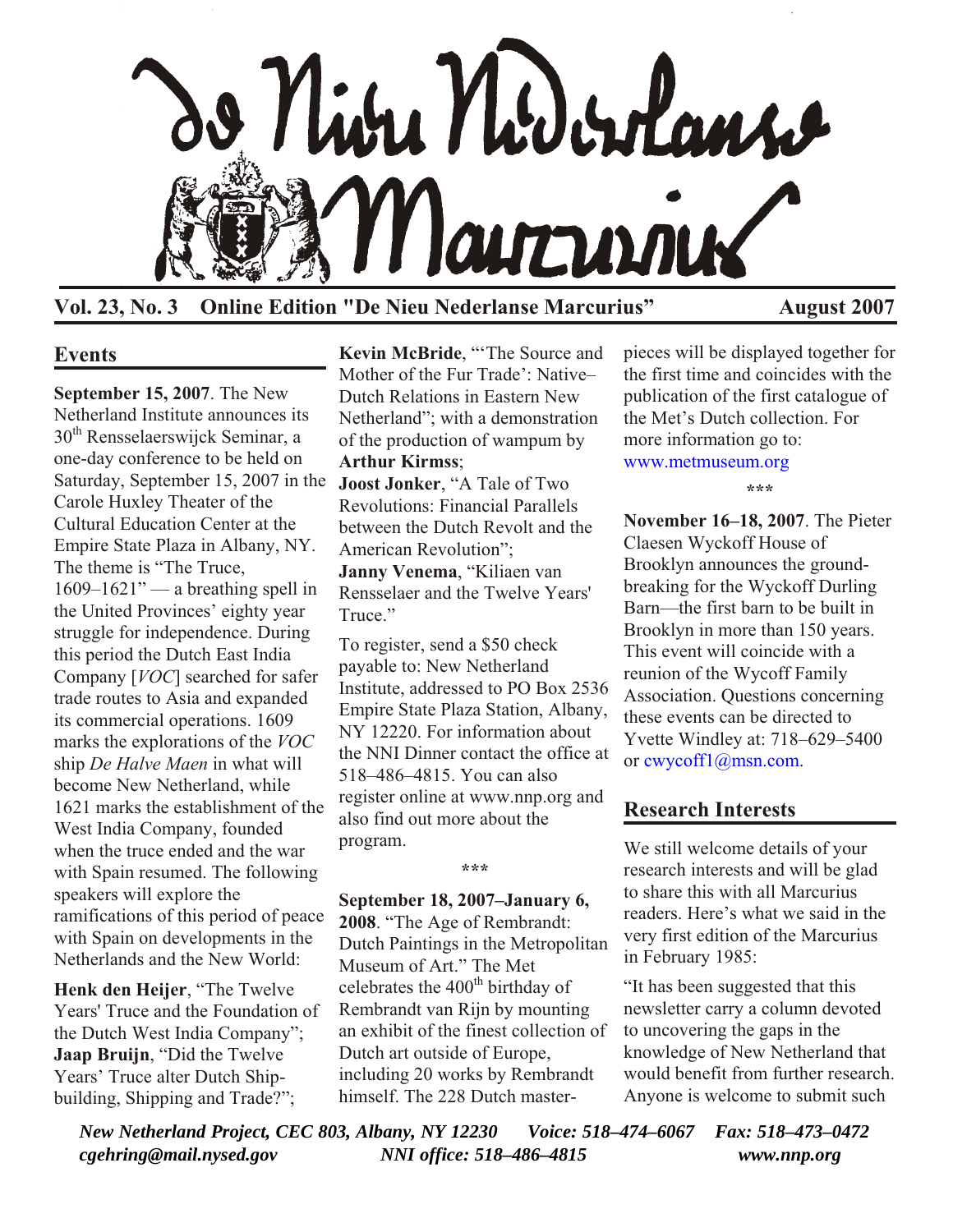# **De Nieu Nederlanse Marcurius** 2

topics to this column to spur on research. We hope knowledge of ongoing research will spread to other interested colleagues and that scholars will in this way exchange ideas and information about New Netherland."

Research needs were subsequently submitted in the area of anthropology, archaeology, genealogy, and history.

What we wrote in 1985 is still true today. We would like to emphasize that we still regard this as an important part of the role of this newsletter. If you are about to begin, or are already engaged in, any research on New Netherland and the Dutch in the  $17<sup>th</sup>$  century and would like to share this information, or are seeking input from others, we will be happy to publish brief details of your work or research needs. Email submissions as an attachment to:  $c$ gehring $\omega$ mail.nysed.gov. Please type "Marcurius Submission" in the subject box.

#### **Publications**

Just out! James Bradley's *Before Albany: An Archaeology of Native-Dutch Relations in the Capital Region, 1600-1664*. Here is the story of the Indians of the upper Hudson region and their encounter with the Dutch after the arrival of the East India Company ship *De Halve Maen*. The story unfolds both above and below the surface, incorporating both historical and archaeological evidence in an engaging narrative accompanied by 159 illustrations. This book is

**The New Netherland Institute** gratefully acknowledges gifts received from July 1, 2006, to July 1, 2007. For donations received in 2006 and January through June 2007, see [www.nnp.org/nni/](http://www.nnp.org/nni/Membership/cc.html)Membership/cc.html.

**Patroon** (10,000+) H.L. Funk Consulting Netherland-America Foundation Peck Stacpoole Foundation Philips Electronic, North America Rabobank **Director–General**  $(5,000+)$ Cleveland Foundation Collegiate Reformed Church Holland Society of New York **Councilor** (3,000+) Consulate General of the **Netherlands** Andrew A. Hendricks Endowment **Vice –Director** (1,000+) Albany Steel, Inc. Bender, Ph. Chase, K. The Colonial Lords of Manors in America DeWitt, Wm. III (*trustee*) Douglas, M. (*v–pres.*) Fidelity Charity Gift Hendricks, A. Alice P. Kenney Memorial Fund Moriarty, K. Van Curler Foundation Weeks, W. B. Wendell, Ch. W. (*pres.)* **Burgomaster** (500+) Auten, G. Bender, Matthew IV Boeiman, G. Damiano, G. Elting, K. Funk, E. P. (*treasurer*) NNC Albany, NY Sefcik, J. Stanley Miller Foundation Westnet**,** Inc. **Magistrate** (100+) Belmont, M. Belzer, G. Biasca, C. Bogardus, W. Bonomi, P. Crotty, M.J. Brinkmann, A. Feister, L. Fontijn, A. (*trustee*) Gronim, S. Gulden, C. IBM Corporation Koenig, D. A. Macy, Jr. H. Mooney, R. Moore, J. A. Murrin, J. New York Times Foundation Pegels, C. Salomon, H. Schermerhorn, E. (*trustee*) Ten Eyck, P. Van Schaick, J. (*asst. treasurer*) VanBrimer, J. Vanderford, J. Vreeland, M. Walker, J. Wanzer, D. Ward, J. Wright, Jr. Th. **Burgher** (up to 100) Ables, K. Axtell, J. Bartlow, A. Berger, M. Blaauw, J. Bodde, M. Bradley, B. Bradt, K. Bretz, J. Brink, A. Chase, D. Collins, H. Cooper, N. Denton, K. Dewys, L. Drugge, D. Dunn, G. Fabend, F. Fisher, K. Folts, Jr, J. Geekie, W. Glatz, R. J. Greene, M. Griffin, B. Halpern, J. Hexter, P. Hillen, D. Hull, R. Jockin, H. Joerg, D. Kraft, Chr. Krol, H. Kugler, J. Lackey, A. Lakes, E. Lansing, J. R.J.J. Hiemstra, Owner/President, *Trustee Twin Marketing, Inc.*

Bastow, K. Spada Bergsma, E. Campbell, L. H. Carbaugh, G. De Leeuw, H. Harrington, M. Herberich, M. Hermance, Jr. M. Hiemstra (*trustee*) Hohmann, L. Hunnewell, S. Johnson, M. E. Lansing, E. A. LaRue, A.

Linder, L. Lumey, L. H. Mandaville, J. McCabe, E. A. McMorrow, G. A. Merwick, D. Messecar, A. Narrott, D. Nevius, W. Noordsy, H. Nuovo, B. Potter, K. Reinauer, F. Robinson, M. J. Roggeveen, R. Rose, P. Sanagavarpu, S. Schenk, R. Schipper, J. Schuyler, J. Shubert, J. Steitz, J. Stevens, J. R. Stone, G. Suringar, M. Tatem, M. Tubbs, F. Van Alstine, P. Van den Berg, P. Van der Linde, J. Van Gorden, M. Van Rooy, A. Van Vorst, W. Van Zwieten, A. E. Vedder, M. Volkertsz, E. Voorhees, M. Webber, C. Wyckoff, S.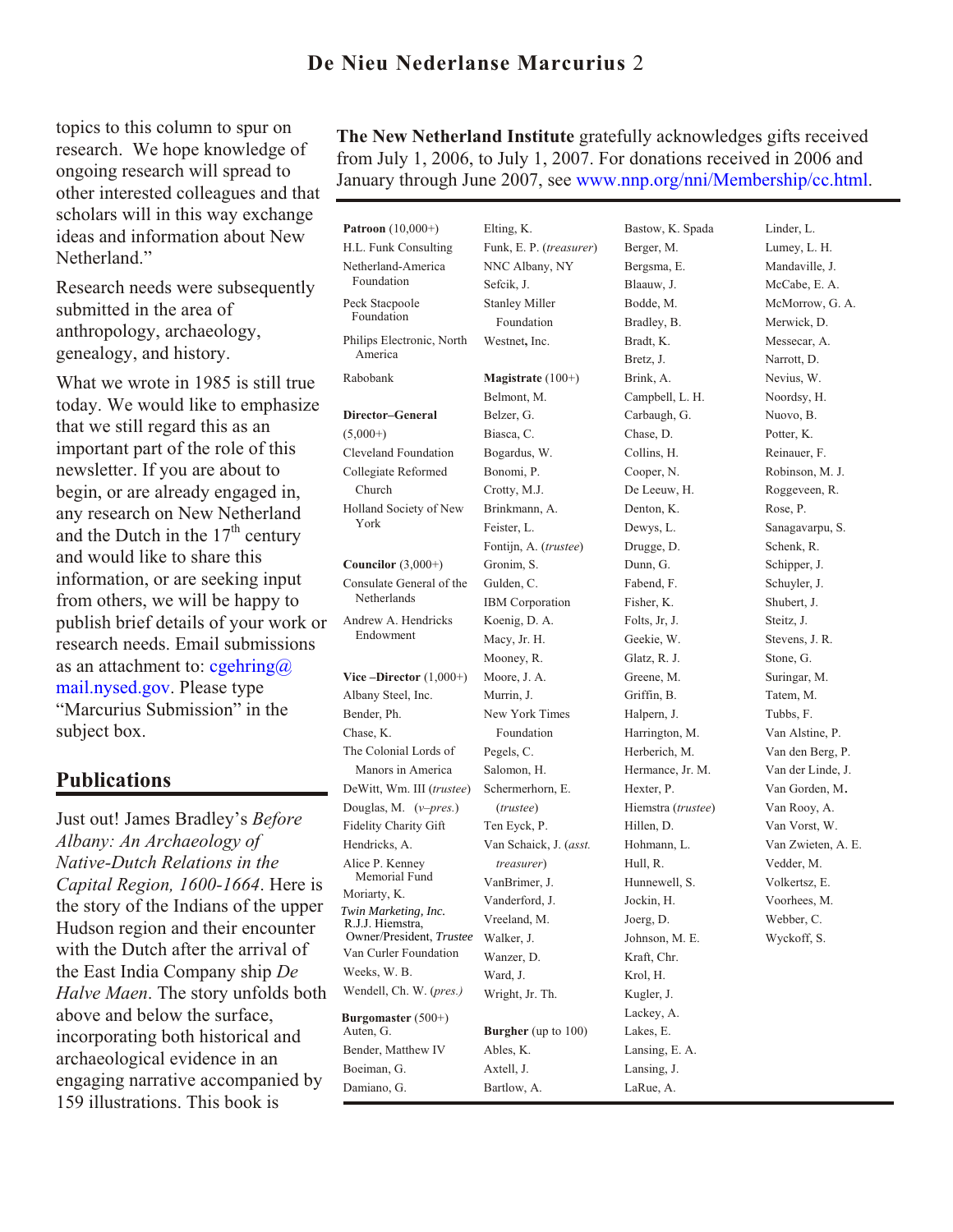### **De Nieu Nederlanse Marcurius 3**

available at Amazon.com via www.nnp.org.

**\*\*\***

*From Vernacular to Spectacular. Function Follows Form: How Houses Changed Lifestyles of the Hudson Valley Dutch, 1700–1830* by Harrison Meeske. Introduction by Roderic H. Blackburn. During the eighteenth century, new concepts in domestic design were introduced and adopted. Modifications to elevation during the period suggested even a small house could reflect an owner's stylish aspirations. Increasing material wealth enabled many householders to enlarge their dwellings and introduce the concept of specialized and personalized rooms. Older vernacular houses were adapted and new structures were built. The new plans' change of form preceded and unintentionally resulted in new lifestyles. The adoption of specialized rooms fragmented earlier living arrangements and effectively ended the communal post-medieval household. Hall passageways, private rooms, and locking doors established the setting fundamental to the emergence of attitudes concerning individual personal privacy and popularized perceptions fundamental to contemporary lifestyles. Lushly illustrated with 32 pages of large-format color plates by noted architectural photographer Geoffrey Gross. 163 pages, 8.5 x 11, \$25.00, paper.

A Recent article on New Netherland: "The Example of Married Women in New Netherland and New York in the Seventeenth Century," by Michael Gherke, *The Hudson River Valley Review*, Vol. 23, no 2, Spring 2007, pp 1–15

### **NNI News**

Board Meeting April 14, 2007 at the Albany Visitors' Center: President Wendell welcomed a new Board member, William DeWitt of the Holland Society, from Maryland, and thanked him for donation of equipment to the Institute including a laptop computer. Treasurer Lies Funk announced that a bookkeeper, Bonnie Urso, has been hired part time. Director Gehring reported that the 564 page "Fort Orange Records" translation has been completed and is presently being indexed. Board member, Jippe Hiemstra reported progress on all four parts of the 2009 project which will open in September of that year.

Board meeting June 9, 2007 at the Ten Broeck mansion: President Wendell's report congratulated Hiemstra of the 2009 committee for the reception June 4<sup>th</sup> hosted in New York City by Consul General Cora Minderhout. In his absence, the Director's report was read by Douglas. The matching NEH grant for translation of the Dutch documents has been renewed for one year only, but another three year grant proposal is being prepared. Nebraska University Press has informed us that the

publication of Van der Donck's *Description of New Netherland* will appear in January of 2009.

Rachel Laufer of the University of Delaware has volunteered to update our bibliographic database. The renewal of Jim Sefcik's contract to last until December 2009 was approved and thus cover the 2009 Project. The new fundraising brochure, "Light on New Netherland and the Dutch: Henry Hudson Quadracentennial 1609–2009" was distributed. Hiemstra reported on the 2009 committee's progress in raising funds for those projects. The contract with Martha Shattuck to edit the *Liber Amicorum* volume for 2009 was approved. Most of the writers approached, including Russell Shorto, have accepted. Sefcik reported he has sent the exhibit panel to Adirondack Studios to work up for August delivery and discussion.

Douglas reported on the Quinn fellowship applications that no application was considered acceptable by the McNeil Center for Early American Studies at the University of Pennsylvania, but two Quinn Library Research Residency awards were made by the Library. There were no applications for research in the NYS Archives. The Kenney award will be made this afternoon to Karen Hartgen and her late husband, Charles Fisher for their archaeological work in Albany. Introduction will be by fellow archaeologist, Paul Huey, with Phoebe Bender, a member of the Albany Convention Center Working Group, as speaker.